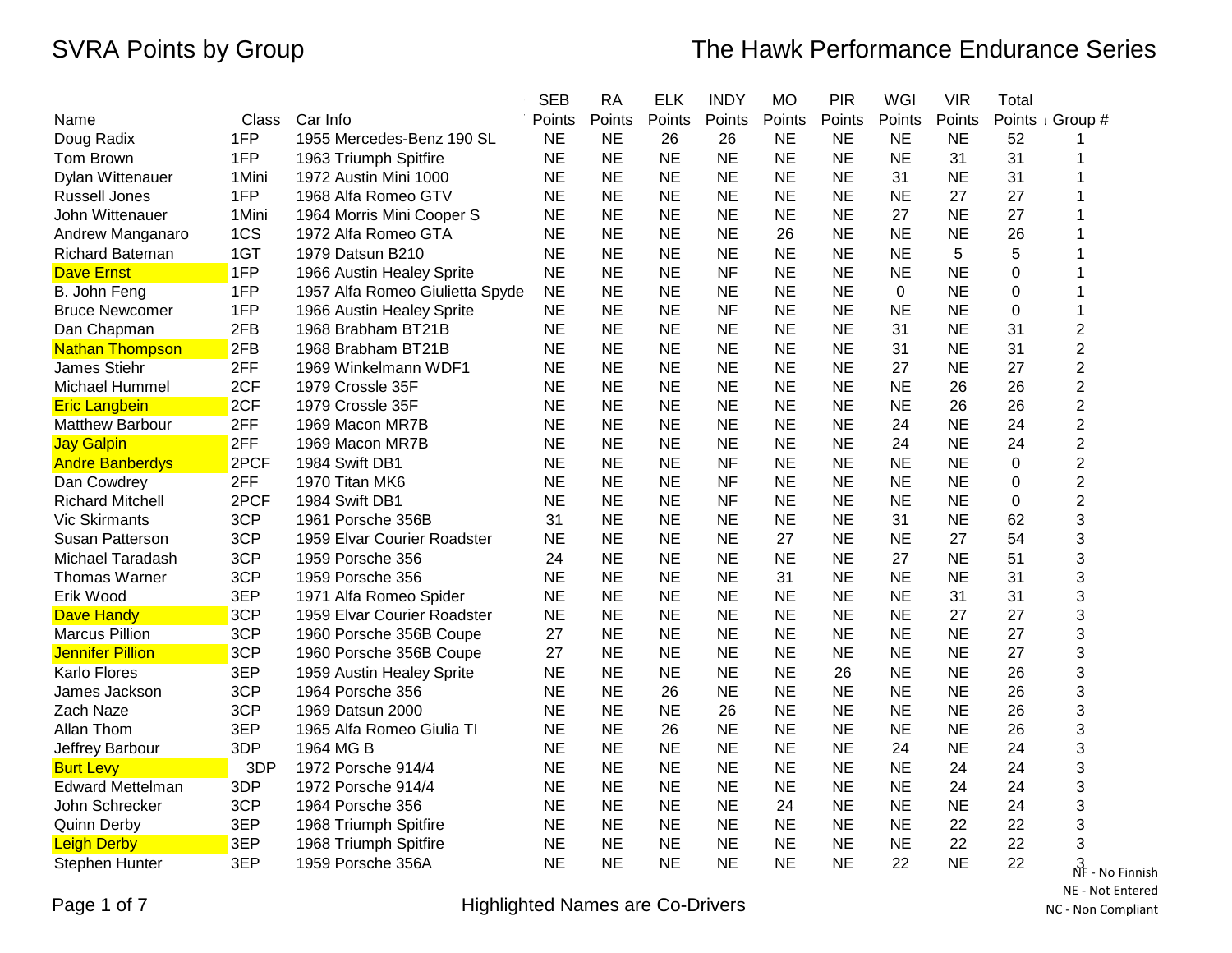|                         |                  |                                 | <b>SEB</b> | <b>RA</b> | <b>ELK</b> | <b>INDY</b> | <b>MO</b> | <b>PIR</b> | WGI       | <b>VIR</b> | Total    |                  |
|-------------------------|------------------|---------------------------------|------------|-----------|------------|-------------|-----------|------------|-----------|------------|----------|------------------|
| Name                    | Class            | Car Info                        | Points     | Points    | Points     | Points      | Points    | Points     | Points    | Points     |          | Points Group #   |
| <b>Steve Byrne</b>      | 3CP              | 1967 Datsun 2000                | <b>NE</b>  | <b>NE</b> | <b>NE</b>  | 5           | <b>NE</b> | <b>NE</b>  | <b>NE</b> | 5          | 10       | 3                |
| <b>Wesley Pace</b>      | 3CP              | 1967 Datsun 2000                | <b>NE</b>  | <b>NE</b> | <b>NE</b>  | 5           | <b>NE</b> | <b>NE</b>  | <b>NE</b> | 5          | 10       | 3                |
| Andrew Moore            | 3EP              | 1965 MGB roadster               | <b>NE</b>  | <b>NE</b> | <b>NE</b>  | <b>NE</b>   | <b>NE</b> | <b>NE</b>  | 5         | <b>NE</b>  | 5        | 3                |
| Jonathan DeGaynor       | 4BM              | 1959 Devin JM Mk1 Special       | <b>NE</b>  | <b>NE</b> | <b>NE</b>  | <b>NE</b>   | 26        | <b>NE</b>  | <b>NE</b> | NE         | 26       | 4                |
| Randy Williams          | 4AP              | 1966 Jaguar XKE                 | <b>NE</b>  | <b>NE</b> | <b>NE</b>  | <b>NE</b>   | <b>NE</b> | <b>NE</b>  | 26        | <b>NE</b>  | 26       | 4                |
| <b>David Russell</b>    | 4NC              | 1962 Jaguar E Type Coupe        | <b>NC</b>  | <b>NE</b> | <b>NE</b>  | <b>NE</b>   | <b>NE</b> | <b>NE</b>  | 24        | NE         | 24       | 4                |
| <b>Steven Davison</b>   | 4NC              | 1962 Jaguar E Type Coupe        | <b>NC</b>  | <b>NE</b> | <b>NE</b>  | <b>NE</b>   | <b>NE</b> | <b>NE</b>  | 22        | <b>NE</b>  | 22       | 4                |
| <b>Travis Engen</b>     | 5FM1             | 1962 Lotus 23B                  | <b>NE</b>  | <b>NE</b> | <b>NE</b>  | <b>NF</b>   | <b>NE</b> | <b>NE</b>  | 26        | 26         | 52       | 5                |
| David Hale              | 5VS2             | 1985 Lola T598                  | <b>NE</b>  | <b>NE</b> | <b>NE</b>  | 26          | 22        | <b>NE</b>  | <b>NE</b> | <b>NE</b>  | 48       | 5                |
| Kurt DelBene            | 5FM2             | 1960 Lola MK1                   | <b>NE</b>  | <b>NE</b> | <b>NE</b>  | <b>NE</b>   | <b>NE</b> | 31         | <b>NE</b> | <b>NE</b>  | 31       | 5                |
| <b>Steve McCaughey</b>  | 5FM2             | 1960 Lola MK1                   | <b>NE</b>  | <b>NE</b> | <b>NE</b>  | <b>NE</b>   | <b>NE</b> | 31         | <b>NE</b> | <b>NE</b>  | 31       | 5                |
| Thor Johnson            | 5FM2             | 1959 Lotus 17                   | <b>NE</b>  | <b>NE</b> | <b>NE</b>  | <b>NE</b>   | <b>NE</b> | 27         | <b>NE</b> | <b>NE</b>  | 27       | 5                |
| <b>Byron Sanborn</b>    | 5FM2             | 1959 Lotus 17                   | <b>NE</b>  | <b>NE</b> | <b>NE</b>  | <b>NE</b>   | <b>NE</b> | 27         | <b>NE</b> | <b>NE</b>  | 27       | 5                |
| Jeff Boston             | 5S2              | 1990 Lola T90/90                | <b>NE</b>  | <b>NE</b> | 26         | <b>NE</b>   | <b>NE</b> | <b>NE</b>  | <b>NE</b> | <b>NE</b>  | 26       | 5                |
| <b>Kurt Fischer</b>     | 5VS2             | 1987 Swift DB2                  | <b>NE</b>  | <b>NF</b> | <b>NE</b>  | <b>NE</b>   | <b>NE</b> | <b>NE</b>  | 26        | <b>NE</b>  | 26       | 5                |
| <b>Eric Fischer</b>     | <b>5VS2</b>      | 1987 Swift DB2                  | <b>NE</b>  | <b>NF</b> | <b>NE</b>  | <b>NE</b>   | <b>NE</b> | <b>NE</b>  | 26        | <b>NE</b>  | 26       | 5                |
| Jeff Gerken             | 5HS2             | 1983 March S2000                | <b>NE</b>  | <b>NE</b> | <b>NE</b>  | <b>NE</b>   | <b>NE</b> | 26         | NE        | NE         | 26       | 5                |
| <b>Michael Kaleel</b>   | 5FM1             | 1964 Lotus 23B                  | <b>NE</b>  | <b>NE</b> | <b>NE</b>  | <b>NE</b>   | 26        | <b>NE</b>  | <b>NE</b> | <b>NE</b>  | 26       | 5                |
| <b>Thomas Kane</b>      | 5HS <sub>2</sub> | 1983 Tiga SC83                  | <b>NE</b>  | <b>NE</b> | <b>NE</b>  | <b>NE</b>   | 26        | <b>NE</b>  | <b>NE</b> | <b>NF</b>  | 26       | 5                |
| <b>Matthew Kane</b>     | 5HS <sub>2</sub> | 1983 Tiga SC83                  | <b>NE</b>  | <b>NE</b> | <b>NE</b>  | <b>NE</b>   | 26        | <b>NE</b>  | <b>NE</b> | <b>NF</b>  | 26       | 5                |
| <b>Justin Withoff</b>   | 5SRF             | 1990 SRF3                       | <b>NE</b>  | <b>NE</b> | <b>NE</b>  | 26          | <b>NE</b> | <b>NE</b>  | <b>NE</b> | <b>NF</b>  | 26       | 5                |
| <b>Bart Wolf</b>        | 5S2              | 1990 Lola T90/90                | <b>NE</b>  | <b>NE</b> | 26         | <b>NE</b>   | <b>NE</b> | <b>NE</b>  | <b>NE</b> | NE         | 26       | 5                |
| Greg Heacock            | 5SR              | 1967 Costin Nathan GT           | <b>NE</b>  | <b>NE</b> | <b>NE</b>  | <b>NE</b>   | <b>NE</b> | 24         | <b>NE</b> | <b>NE</b>  | 24       | 5                |
| <b>Bill Simer</b>       | 5SR              | 1967 Costin Nathan GT           | <b>NE</b>  | <b>NE</b> | <b>NE</b>  | <b>NE</b>   | <b>NE</b> | 24         | <b>NE</b> | <b>NE</b>  | 24       | 5                |
| Marc Cendron            | 5FM2             | 1957 Tojeiro Sports Racer       | <b>NE</b>  | <b>NE</b> | <b>NE</b>  | <b>NE</b>   | <b>NE</b> | <b>NE</b>  | 22        | <b>NE</b>  | 22       | 5                |
| <b>Rex Gunning</b>      | 5VS2             | 1985 Lola T598                  | <b>NE</b>  | <b>NE</b> | <b>NE</b>  | <b>NE</b>   | 22        | <b>NE</b>  | <b>NE</b> | <b>NE</b>  | 22       | 5                |
| <b>Burt Levy</b>        | 5FM2             | 1957 Tojeiro Sports Racer       | <b>NE</b>  | <b>NE</b> | <b>NE</b>  | <b>NE</b>   | <b>NE</b> | <b>NE</b>  | 22        | <b>NE</b>  | 22       | 5                |
| Jason Baughman          | 5WSR             | 1997 Toyota World Sports Racer  | <b>NE</b>  | <b>NE</b> | <b>NE</b>  | <b>NE</b>   | <b>NE</b> | <b>NE</b>  | <b>NE</b> | <b>NF</b>  | 0        | 5                |
| <b>David Baughman</b>   | 5WSR             | 1997 Toyota World Sports Racer  | <b>NE</b>  | <b>NE</b> | <b>NE</b>  | <b>NE</b>   | <b>NE</b> | <b>NE</b>  | <b>NE</b> | <b>NF</b>  | $\Omega$ | 5                |
| James Cope              | 5VS2             | 1986 Swift DB 2                 | <b>NE</b>  | <b>NE</b> | <b>NF</b>  | <b>NE</b>   | <b>NE</b> | <b>NE</b>  | <b>NE</b> | <b>NE</b>  | 0        | 5                |
| John Cloud              | 6TA              | 1970 Ford Boss 302              | 26         | <b>NE</b> | 26         | 24          | 27        | <b>NE</b>  | 19        | <b>NE</b>  | 122      | 6                |
| George Del Canto        | 6TA              | 1969 Ford Mustang               | <b>NE</b>  | 26        | <b>NE</b>  | 31          | <b>NE</b> | <b>NE</b>  | 20        | <b>NE</b>  | 77       | 6                |
| <b>Davey Hamilton</b>   | 6TA              | 1969 Ford Mustang               | <b>NE</b>  | 26        | <b>NE</b>  | 31          | <b>NE</b> | <b>NE</b>  | 20        | <b>NE</b>  | 77       | 6                |
| Debbie Cloud            | 6TA              | 1968 Chevrolet Camaro           | <b>NE</b>  | <b>NE</b> | <b>NE</b>  | 27          | 27        | <b>NE</b>  | 18        | <b>NE</b>  | 72       | 6                |
| <b>Patrick Sessions</b> | 6BP              | 1966 Shelby GT350               | 22         | <b>NE</b> | <b>NE</b>  | <b>NE</b>   | <b>NE</b> | <b>NE</b>  | 27        | <b>NE</b>  | 49       | 6                |
| Dean DeSantis           | 6AP              | 1969 Porsche 911S               | <b>NE</b>  | <b>NE</b> | <b>NE</b>  | <b>NE</b>   | <b>NE</b> | <b>NE</b>  | 31        | <b>NE</b>  | 31       | 6                |
| <b>Frank Marcum</b>     | 6BP              | 1966 Ford GT350                 | <b>NE</b>  | <b>NE</b> | <b>NE</b>  | <b>NE</b>   | 31        | <b>NE</b>  | <b>NE</b> | <b>NE</b>  | 31       | 6                |
| <b>Rick Mooney</b>      | 6BP              | 1968 Chevrolet Corvette Roadste | <b>NE</b>  | <b>NE</b> | <b>NE</b>  | <b>NE</b>   | <b>NE</b> | <b>NE</b>  | 31        | <b>NE</b>  | 31       | 6                |
| <b>Jeff Rocco</b>       | 6BP              | 1966 Ford GT350                 | <b>NE</b>  | <b>NE</b> | <b>NE</b>  | <b>NE</b>   | 31        | <b>NE</b>  | <b>NE</b> | <b>NE</b>  | 31       | βĥ<br>No Finnish |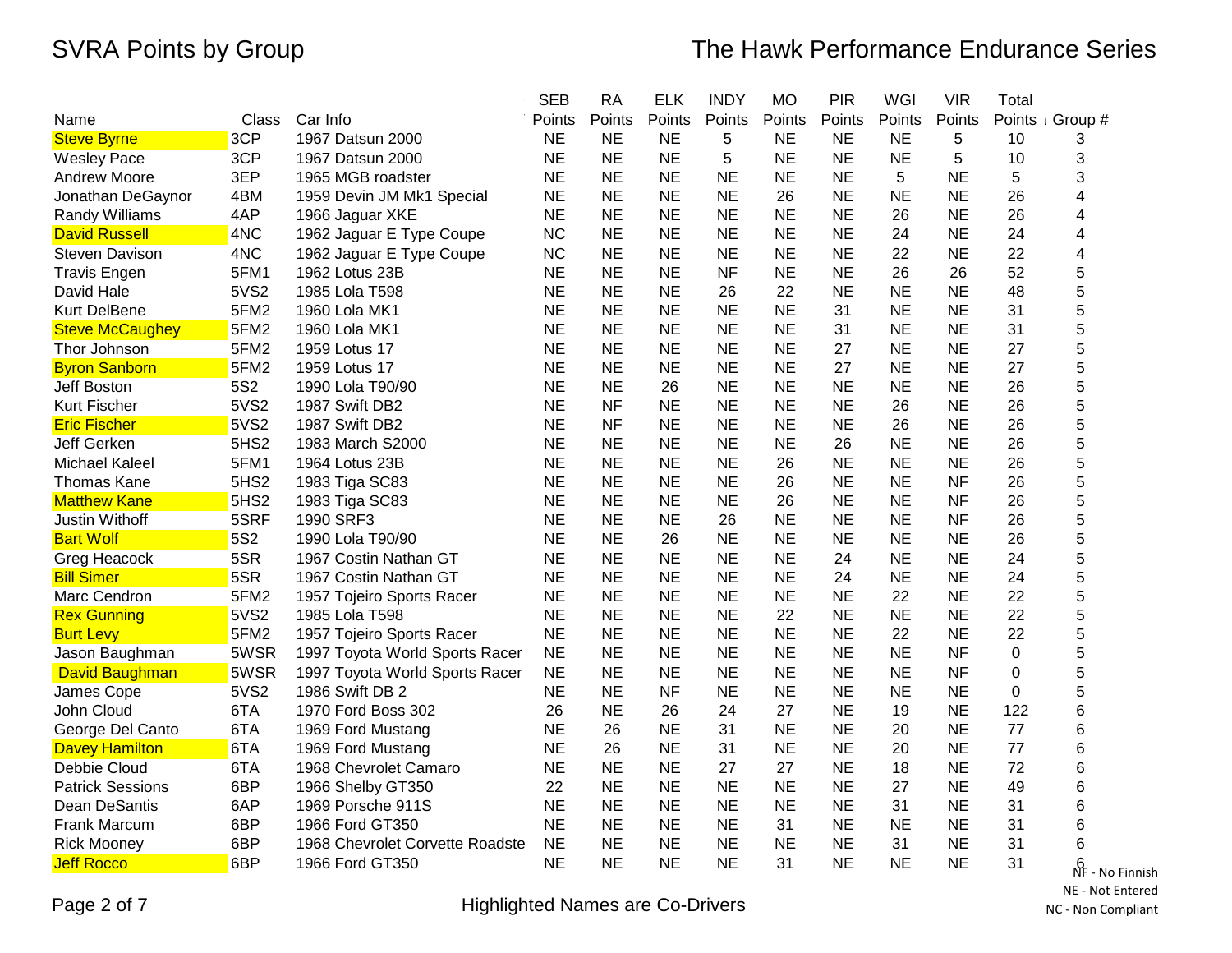|                              |            |                                 | <b>SEB</b> | <b>RA</b> | <b>ELK</b> | <b>INDY</b> | <b>MO</b> | <b>PIR</b> | WGI       | <b>VIR</b> | Total       |                       |
|------------------------------|------------|---------------------------------|------------|-----------|------------|-------------|-----------|------------|-----------|------------|-------------|-----------------------|
| Name                         | Class      | Car Info                        | Points     | Points    | Points     | Points      | Points    | Points     | Points    | Points     | Points      | I Group #             |
| CH DeHaan                    | 6AP        | 1973 Porsche 911 RSR            | <b>NE</b>  | <b>NE</b> | <b>NE</b>  | <b>NE</b>   | <b>NE</b> | <b>NE</b>  | 27        | <b>NE</b>  | 27          | 6                     |
| <b>Colin Comer</b>           | 6BP        | 1965 Chevrolet Corvette         | <b>NE</b>  | <b>NE</b> | 26         | <b>NE</b>   | <b>NE</b> | <b>NE</b>  | <b>NE</b> | <b>NE</b>  | 26          | 6                     |
| Chris Fennell                | 6BP        | 1965 Chevrolet Corvette         | <b>NE</b>  | <b>NE</b> | 26         | <b>NE</b>   | <b>NE</b> | <b>NE</b>  | <b>NE</b> | <b>NE</b>  | 26          | 6                     |
| <b>Jeff Mitchell</b>         | 6AP        | 1974 Porsche 911                | <b>NE</b>  | <b>NE</b> | <b>NE</b>  | <b>NE</b>   | 26        | <b>NE</b>  | <b>NE</b> | <b>NE</b>  | 26          | 6                     |
| James Acquilano              | 6BP        | 1965 Shelby Cobra               | <b>NE</b>  | <b>NE</b> | <b>NE</b>  | <b>NE</b>   | <b>NE</b> | <b>NE</b>  | 24        | <b>NE</b>  | 24          | 6                     |
| <b>Peter Argetsinger</b>     | 6BP        | 1966 Shelby GT350               | 22         | <b>NE</b> | <b>NE</b>  | <b>NE</b>   | <b>NE</b> | <b>NE</b>  | <b>NE</b> | <b>NE</b>  | 22          | 6                     |
| <b>Burton August</b>         | 6BP        | 1966 Ford Mustang               | <b>NE</b>  | <b>NE</b> | <b>NE</b>  | <b>NE</b>   | <b>NE</b> | <b>NE</b>  | 22        | <b>NE</b>  | 22          | 6                     |
| Walo Bertschinger            | 6AP        | 1966 Chevrolet Corvette GS      | 19         | <b>NE</b> | <b>NE</b>  | <b>NE</b>   | <b>NE</b> | <b>NE</b>  | <b>NE</b> | <b>NE</b>  | 19          | 6                     |
| <b>Christopher Stillwell</b> | 2FF        | 1968 Ford Mustang               | <b>NE</b>  | <b>NE</b> | <b>NE</b>  | <b>NE</b>   | <b>NE</b> | <b>NE</b>  | 17        | <b>NE</b>  | 17          | 6                     |
| <b>Damon DeSantis</b>        | 6AP        | 1974 Porsche 911S               | <b>NE</b>  | <b>NE</b> | <b>NE</b>  | <b>NE</b>   | <b>NE</b> | <b>NE</b>  | 5         | <b>NE</b>  | 5           | 6                     |
| <b>David Hinton</b>          | 6AP        | 1974 Porsche 911S               | <b>NE</b>  | <b>NE</b> | <b>NE</b>  | <b>NE</b>   | <b>NE</b> | <b>NE</b>  | 5         | <b>NE</b>  | 5           | 6                     |
| Claire Schwendeman           | 6BP        | 1968 Chevrolet Corvette Roadste | <b>NE</b>  | <b>NE</b> | <b>NE</b>  | 5           | <b>NE</b> | <b>NE</b>  | <b>NE</b> | <b>NE</b>  | 5           | 6                     |
| <b>Alan Sevadjian</b>        | 6BP        | 1968 Chevrolet Corvette Roadste | <b>NE</b>  | <b>NE</b> | <b>NE</b>  | 5           | <b>NE</b> | <b>NE</b>  | <b>NE</b> | <b>NE</b>  | 5           | 6                     |
| <b>Robert Bosworth</b>       | 6NC        | 1969 Chevrolet Corvette         | <b>NE</b>  | <b>NE</b> | <b>NE</b>  | <b>NE</b>   | <b>NE</b> | <b>NE</b>  | 0         | <b>NE</b>  | $\mathbf 0$ | 6                     |
| <b>Jim Heck</b>              | 6NC        | 1969 Chevrolet Corvette         | <b>NE</b>  | <b>NE</b> | <b>NE</b>  | <b>NE</b>   | <b>NE</b> | <b>NE</b>  | 0         | <b>NE</b>  | 0           | 6                     |
| Steven Lisa                  | 6NC        | 1964 Ford Galaxie               | <b>NE</b>  | <b>NE</b> | <b>NE</b>  | <b>NE</b>   | <b>NC</b> | <b>NE</b>  | <b>NE</b> | <b>NE</b>  | 0           | 6                     |
| Peter McLaughlin             | <b>7U2</b> | 1976 Chevron B36                | 26         | 26        | <b>NE</b>  | <b>NE</b>   | 26        | <b>NE</b>  | 26        | <b>NE</b>  | 104         | 7                     |
| <b>Randy Buck</b>            | <b>7U2</b> | 1973 Chevron B 26               | <b>NE</b>  | <b>NE</b> | <b>NE</b>  | 26          | <b>NE</b> | <b>NE</b>  | <b>NE</b> | <b>NE</b>  | 26          | $\overline{7}$        |
| <b>Justin Frick</b>          | <b>7U2</b> | 1980 March 822                  | <b>NE</b>  | <b>NE</b> | <b>NE</b>  | <b>NE</b>   | 26        | <b>NE</b>  | <b>NE</b> | <b>NE</b>  | 26          | $\overline{7}$        |
| <b>Gray Gregory</b>          | <b>7U2</b> | 1973 Chevron B 26               | <b>NE</b>  | <b>NE</b> | <b>NE</b>  | 26          | <b>NE</b> | <b>NE</b>  | <b>NE</b> | <b>NE</b>  | 26          | $\overline{7}$        |
| Chip Halverson               | <b>7U2</b> | 1976 Chevron B36                | 26         | <b>NE</b> | <b>NE</b>  | <b>NE</b>   | <b>NE</b> | <b>NE</b>  | <b>NE</b> | <b>NE</b>  | 26          | $\overline{7}$        |
| <b>Jim Pace</b>              | <b>7U2</b> | 1980 March 822                  | <b>NE</b>  | 26        | <b>NE</b>  | <b>NE</b>   | <b>NE</b> | <b>NE</b>  | <b>NE</b> | <b>NE</b>  | 26          | $\overline{7}$        |
| <b>Walter Vollrath</b>       | <b>7U2</b> | 1973 Chevron B23                | <b>NE</b>  | <b>NE</b> | <b>NF</b>  | <b>NE</b>   | <b>NE</b> | <b>NE</b>  | <b>NE</b> | <b>NE</b>  | 0           | $\overline{7}$        |
| <b>Skott Burkland</b>        | 8BP        | 1969 Porsche 911                | 19         | 24        | 22         | 20          | 22        | <b>NE</b>  | 5         | 22         | 134         | 8                     |
| <b>Robert Mocas</b>          | 8DP        | 1969 Alfa Romeo Spider          | 17         | <b>NE</b> | <b>NE</b>  | 22          | 18        | <b>NE</b>  | <b>NE</b> | 27         | 84          | 8                     |
| <b>Tom Briest</b>            | 8AP        | 1970 Porsche 914/6              | <b>NE</b>  | <b>NE</b> | <b>NE</b>  | 21          | <b>NE</b> | <b>NE</b>  | 24        | 31         | 76          | 8                     |
| Patrick Womack               | 8BSL       | 1973 BMW 2002                   | <b>NE</b>  | <b>NE</b> | 24         | 31          | <b>NE</b> | <b>NE</b>  | 18        | <b>NE</b>  | 73          | 8                     |
| Lisa Hansen                  | 8BP        | 1969 Porsche 911S               | 21         | <b>NE</b> | 31         | <b>NE</b>   | <b>NE</b> | <b>NE</b>  | <b>NE</b> | <b>NE</b>  | 52          | 8                     |
| John Deford                  | 8BP        | 1973 Porsche 914/6              | 24         | <b>NE</b> | <b>NE</b>  | <b>NE</b>   | <b>NE</b> | <b>NE</b>  | 21        | <b>NE</b>  | 45          | 8                     |
| <b>Fritz Seidel</b>          | 8BP        | 1969 Porsche 911S               | 21         | <b>NE</b> | 20         | <b>NE</b>   | <b>NE</b> | <b>NE</b>  | <b>NE</b> | <b>NE</b>  | 41          | 8                     |
| Hal Nichols                  | 8BS        | 1971 Alfa Romeo GTV             | <b>NE</b>  | <b>NE</b> | <b>NE</b>  | <b>NE</b>   | 31        | <b>NE</b>  | 5         | <b>NE</b>  | 36          | 8                     |
| <b>Collin Mocas</b>          | 8DP        | 1969 Alfa Romeo Spider          | <b>NE</b>  | <b>NE</b> | <b>NE</b>  | <b>NE</b>   | 18        | <b>NE</b>  | 15        | <b>NE</b>  | 33          | 8                     |
| <b>Geoff Brabham</b>         | 8CP        | 1965 Lotus Elan                 | <b>NE</b>  | <b>NE</b> | <b>NE</b>  | <b>NE</b>   | <b>NE</b> | 31         | <b>NE</b> | <b>NE</b>  | 31          | 8                     |
| George Calfo                 | 8BP        | 1967 Porsche 911s               | <b>NE</b>  | 31        | <b>NE</b>  | <b>NE</b>   | <b>NE</b> | <b>NE</b>  | <b>NE</b> | <b>NE</b>  | 31          | 8                     |
| Ron Hornig                   | 8CP        | 1965 Lotus Elan                 | <b>NE</b>  | <b>NE</b> | <b>NE</b>  | <b>NE</b>   | <b>NE</b> | 31         | <b>NE</b> | <b>NE</b>  | 31          | 8                     |
| <b>Ray Nichols</b>           | 8BS        | 1971 Alfa Romeo GTV             | <b>NE</b>  | <b>NE</b> | <b>NE</b>  | <b>NE</b>   | 31        | <b>NE</b>  | <b>NE</b> | <b>NE</b>  | 31          | 8                     |
| <b>Jerry Peters</b>          | 8AP        | 1970 Porsche 914/6 GT           | 31         | <b>NE</b> | <b>NE</b>  | <b>NE</b>   | <b>NE</b> | <b>NE</b>  | <b>NE</b> | <b>NE</b>  | 31          | 8                     |
| <b>Brady Refenning</b>       | 8AP        | 1970 Porsche 914/6 GT           | 31         | <b>NE</b> | <b>NE</b>  | <b>NE</b>   | <b>NE</b> | <b>NE</b>  | <b>NE</b> | <b>NE</b>  | 31          | 8                     |
| Mayo Smith                   | 8AP        | 1972 Porsche 911RS              | <b>NE</b>  | <b>NE</b> | <b>NE</b>  | <b>NE</b>   | <b>NE</b> | <b>NE</b>  | 31        | <b>NE</b>  | 31          | $\frac{8}{505}$ - No. |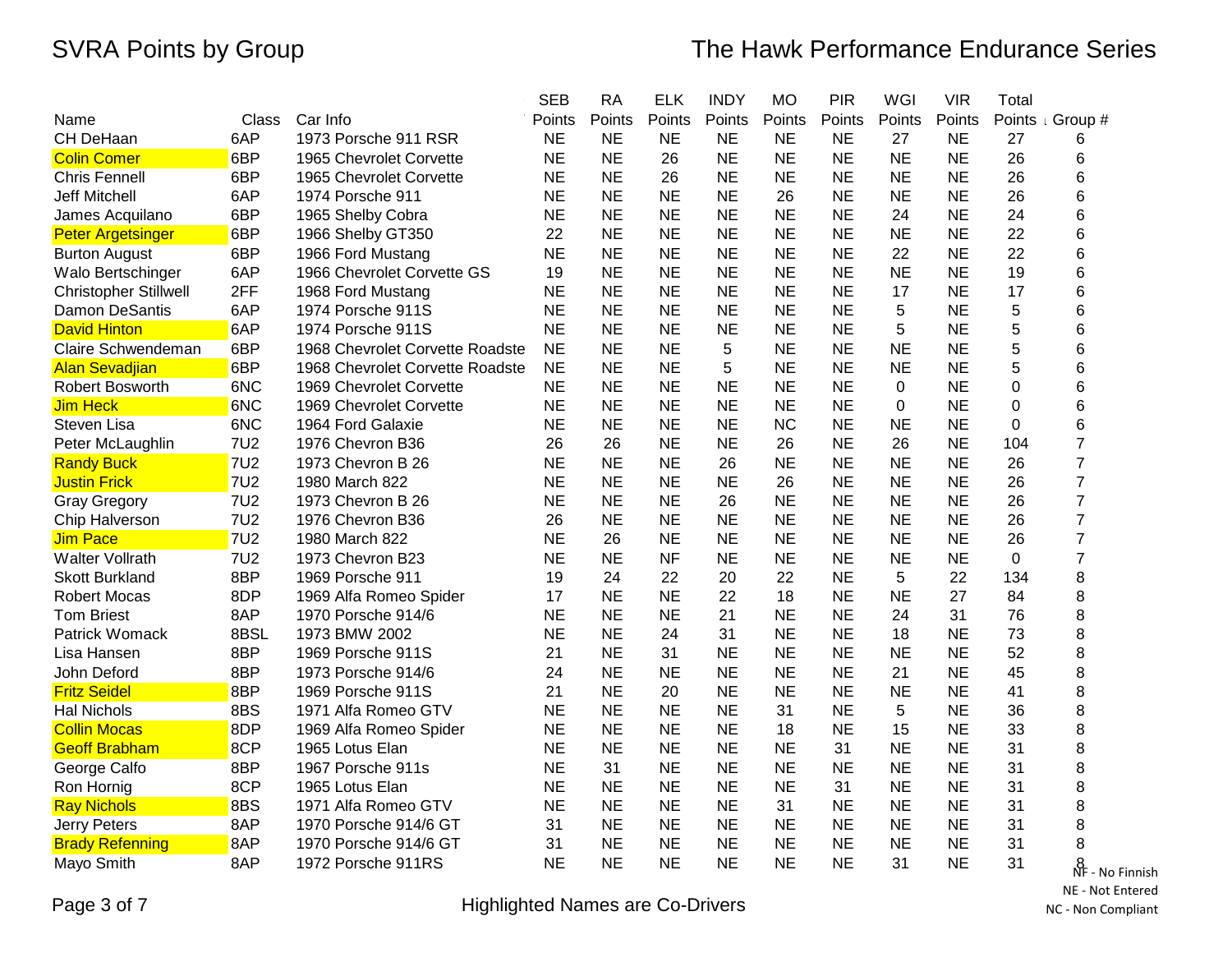|                           |       |                           | <b>SEB</b> | <b>RA</b> | <b>ELK</b> | <b>INDY</b> | <b>MO</b> | <b>PIR</b> | WGI       | <b>VIR</b> | Total |                           |
|---------------------------|-------|---------------------------|------------|-----------|------------|-------------|-----------|------------|-----------|------------|-------|---------------------------|
| Name                      | Class | Car Info                  | Points     | Points    | Points     | Points      | Points    | Points     | Points    | Points     |       | Points & Group #          |
| George F. Balbach         | 8AP   | 1966 Porsche 911          | <b>NE</b>  | <b>NE</b> | 27         | <b>NE</b>   | <b>NE</b> | <b>NE</b>  | <b>NE</b> | <b>NE</b>  | 27    | 8                         |
| Andrew Doll               | 8CP   | 1970 Datsun 240Z          | <b>NE</b>  | <b>NE</b> | <b>NE</b>  | <b>NE</b>   | 27        | <b>NE</b>  | <b>NE</b> | <b>NE</b>  | 27    | 8                         |
| Joey Essma                | 8CP   | 1972 Porsche 911          | <b>NE</b>  | <b>NE</b> | <b>NE</b>  | 27          | <b>NE</b> | <b>NE</b>  | <b>NE</b> | <b>NE</b>  | 27    | 8                         |
| <b>Terry Forland</b>      | 8BS   | 1970 BMW 2002             | <b>NE</b>  | <b>NE</b> | <b>NE</b>  | <b>NE</b>   | <b>NE</b> | 27         | <b>NE</b> | <b>NE</b>  | 27    | 8                         |
| Gregg Frey                | 8AP   | 1970 Porsche 914/6        | <b>NE</b>  | <b>NE</b> | <b>NE</b>  | <b>NE</b>   | <b>NE</b> | <b>NE</b>  | 27        | <b>NE</b>  | 27    | 8                         |
| Juan Lopez-Santini        | 8BP   | 1969 Porsche 911S         | 27         | <b>NE</b> | <b>NE</b>  | <b>NE</b>   | <b>NE</b> | <b>NE</b>  | <b>NE</b> | <b>NE</b>  | 27    | 8                         |
| <b>Ray Nichols</b>        | 8BS   | 1971 Alfa Romeo GTV       | <b>NE</b>  | <b>NE</b> | <b>NE</b>  | <b>NE</b>   | <b>NE</b> | <b>NE</b>  | 27        | <b>NE</b>  | 27    | 8                         |
| Joe Sullivan              | 8BP   | 1989 Porsche 944 s2       | <b>NE</b>  | 27        | <b>NE</b>  | <b>NE</b>   | <b>NE</b> | <b>NE</b>  | <b>NE</b> | <b>NE</b>  | 27    | 8                         |
| <b>Joey Sullivan</b>      | 8BP   | 1989 Porsche 944 s2       | <b>NE</b>  | 27        | <b>NE</b>  | <b>NE</b>   | <b>NE</b> | <b>NE</b>  | <b>NE</b> | <b>NE</b>  | 27    | 8                         |
| <b>Steve Walker</b>       | 8BS   | 1970 BMW 2002             | <b>NE</b>  | <b>NE</b> | <b>NE</b>  | <b>NE</b>   | <b>NE</b> | 27         | <b>NE</b> | <b>NE</b>  | 27    | 8                         |
| <b>Ron Zitza</b>          | 8AP   | 1970 Porsche 914/6        | <b>NE</b>  | <b>NE</b> | <b>NE</b>  | <b>NE</b>   | <b>NE</b> | <b>NE</b>  | 27        | <b>NE</b>  | 27    | 8                         |
| Jim Lenehan               | 8CP   | 1976 Porsche 914/6        | <b>NE</b>  | <b>NE</b> | <b>NE</b>  | 24          | <b>NE</b> | <b>NE</b>  | <b>NE</b> | <b>NE</b>  | 24    | 8                         |
| <b>Bob Macherioner</b>    | 8DP   | 1967 Alfa Duetto          | <b>NE</b>  | <b>NE</b> | <b>NE</b>  | <b>NE</b>   | <b>NE</b> | 24         | <b>NE</b> | <b>NE</b>  | 24    | 8                         |
| <b>Jerry Pillar</b>       | 8DP   | 1967 Alfa Duetto          | <b>NE</b>  | <b>NE</b> | <b>NE</b>  | <b>NE</b>   | <b>NE</b> | 24         | <b>NE</b> | <b>NE</b>  | 24    | 8                         |
| Donald Wannagat           | 8RS   | 1973 Alfa Romeo GTV       | <b>NE</b>  | <b>NE</b> | <b>NE</b>  | <b>NE</b>   | 24        | <b>NE</b>  | <b>NE</b> | <b>NE</b>  | 24    | 8                         |
| Daniel Caggiano           | 8BS   | 1973 Datsun 510           | 22         | <b>NE</b> | <b>NE</b>  | <b>NE</b>   | <b>NE</b> | <b>NE</b>  | <b>NE</b> | <b>NE</b>  | 22    | 8                         |
| <b>Andrew Eagan</b>       | 8BP   | 1964 Lotus Elan 26R       | <b>NE</b>  | 22        | <b>NE</b>  | <b>NE</b>   | <b>NE</b> | <b>NE</b>  | <b>NE</b> | <b>NE</b>  | 22    | 8                         |
| <b>Jeff Fisher</b>        | 8BP   | 1964 Lotus Elan 26R       | <b>NE</b>  | 22        | <b>NE</b>  | <b>NE</b>   | <b>NE</b> | <b>NE</b>  | <b>NE</b> | <b>NE</b>  | 22    | 8                         |
| Hans Gutmann              | 8BS   | 1968 Volvo 142S           | <b>NE</b>  | <b>NE</b> | <b>NE</b>  | <b>NE</b>   | NE        | 22         | <b>NE</b> | <b>NE</b>  | 22    | 8                         |
| <b>Robert Kann</b>        | 8BS   | 1968 Volvo 142S           | <b>NE</b>  | <b>NE</b> | <b>NE</b>  | <b>NE</b>   | <b>NE</b> | 22         | <b>NE</b> | <b>NE</b>  | 22    | 8                         |
| Jim Lenehan               | 8AP   | 1976 Porsche 914/6        | <b>NE</b>  | <b>NE</b> | <b>NE</b>  | <b>NE</b>   | <b>NE</b> | <b>NE</b>  | 22        | <b>NE</b>  | 22    | 8                         |
| Ryan Festerling           | 8BP   | 1969 Porsche 911 S        | <b>NE</b>  | <b>NE</b> | 20         | <b>NE</b>   | <b>NE</b> | <b>NE</b>  | <b>NE</b> | <b>NE</b>  | 20    | 8                         |
| <b>Russell Poole</b>      | 8CP   | 1970 Porsche 914/6        | 20         | <b>NE</b> | <b>NE</b>  | <b>NE</b>   | <b>NE</b> | <b>NE</b>  | <b>NE</b> | <b>NE</b>  | 20    | 8                         |
| <b>Kristen Poole</b>      | 8CP   | 1970 Porsche 914/6        | 20         | <b>NE</b> | <b>NE</b>  | <b>NE</b>   | <b>NE</b> | <b>NE</b>  | <b>NE</b> | <b>NE</b>  | 20    | 8                         |
| <b>Thomas Upshur</b>      | 8CP   | 1972 Lotus Europa         | <b>NE</b>  | <b>NE</b> | <b>NE</b>  | <b>NE</b>   | 20        | <b>NE</b>  | <b>NE</b> | <b>NE</b>  | 20    | 8                         |
| Vince Vaccaro             | 8BS   | 1972 Alfa Romeo GTV       | <b>NE</b>  | <b>NE</b> | <b>NE</b>  | <b>NE</b>   | <b>NE</b> | <b>NE</b>  | 20        | <b>NE</b>  | 20    | 8                         |
| Steve Grabski             | 8BS   | 1968 Volvo 122            | <b>NE</b>  | <b>NE</b> | <b>NE</b>  | <b>NE</b>   | <b>NE</b> | <b>NE</b>  | 19        | <b>NE</b>  | 19    | 8                         |
| Lee Poseidon              | 8BS   | 1966 Alfa Romeo GT Veloce | <b>NE</b>  | <b>NE</b> | <b>NE</b>  | <b>NE</b>   | 19        | <b>NE</b>  | <b>NE</b> | <b>NE</b>  | 19    | 8                         |
| Tom Benjamin              | 8BS   | 1969 Alfa Romeo GTV       | 18         | <b>NE</b> | <b>NE</b>  | <b>NE</b>   | <b>NE</b> | <b>NE</b>  | <b>NE</b> | <b>NE</b>  | 18    | 8                         |
| Paul Stinson              | 8CP   | 1963 Lotus Super 7        | <b>NE</b>  | <b>NE</b> | <b>NE</b>  | <b>NE</b>   | <b>NE</b> | <b>NE</b>  | 17        | <b>NE</b>  | 17    | 8                         |
| John Wiley                | 8BS   | 1970 Datsun 510           | <b>NE</b>  | <b>NE</b> | <b>NE</b>  | <b>NE</b>   | 17        | <b>NE</b>  | <b>NE</b> | <b>NE</b>  | 17    | 8                         |
| <b>Evan Wiley</b>         | 8BS   | 1970 Datsun 510           | <b>NE</b>  | <b>NE</b> | <b>NE</b>  | <b>NE</b>   | 17        | <b>NE</b>  | <b>NE</b> | <b>NE</b>  | 17    | 8                         |
| <b>Dave Cannon</b>        | 8CP   | 1967 Lotus Elan           | <b>NE</b>  | <b>NE</b> | <b>NE</b>  | <b>NE</b>   | <b>NE</b> | <b>NE</b>  | 16        | <b>NE</b>  | 16    | 8                         |
| Keith Dunbar              | 8CP   | 1967 Lotus Elan           | <b>NE</b>  | <b>NE</b> | <b>NE</b>  | <b>NE</b>   | <b>NE</b> | <b>NE</b>  | 16        | <b>NE</b>  | 16    | 8                         |
| Dwight Merriman           | 8RS   | 1976 Alfa Romeo GTV       | <b>NE</b>  | <b>NE</b> | <b>NE</b>  | <b>NE</b>   | <b>NE</b> | <b>NE</b>  | 15        | <b>NE</b>  | 15    | 8                         |
| <b>Kyle Tilley</b>        | 8RS   | 1976 Alfa Romeo GTV       | <b>NE</b>  | <b>NE</b> | <b>NE</b>  | <b>NE</b>   | <b>NE</b> | <b>NE</b>  | 15        | <b>NE</b>  | 15    | 8                         |
| <b>Roman Tucker</b>       | 8DP   | 1969 Alfa Romeo Spider    | <b>NE</b>  | <b>NE</b> | <b>NE</b>  | <b>NE</b>   | <b>NE</b> | <b>NE</b>  | 15        | <b>NE</b>  | 15    | 8                         |
| <b>Jeremiah Altermatt</b> | 8BS   | 1975 Datsun 510           | <b>NE</b>  | <b>NE</b> | <b>NE</b>  | <b>NE</b>   | 5         | <b>NE</b>  | <b>NE</b> | <b>NE</b>  | 5     | 8                         |
| <b>Kadie Casey</b>        | 8CP   | 1966 Lotus Elan           | <b>NE</b>  | <b>NE</b> | <b>NE</b>  | <b>NE</b>   | <b>NE</b> | 5          | <b>NE</b> | <b>NE</b>  | 5     | $\frac{8}{\sqrt{5}}$ - No |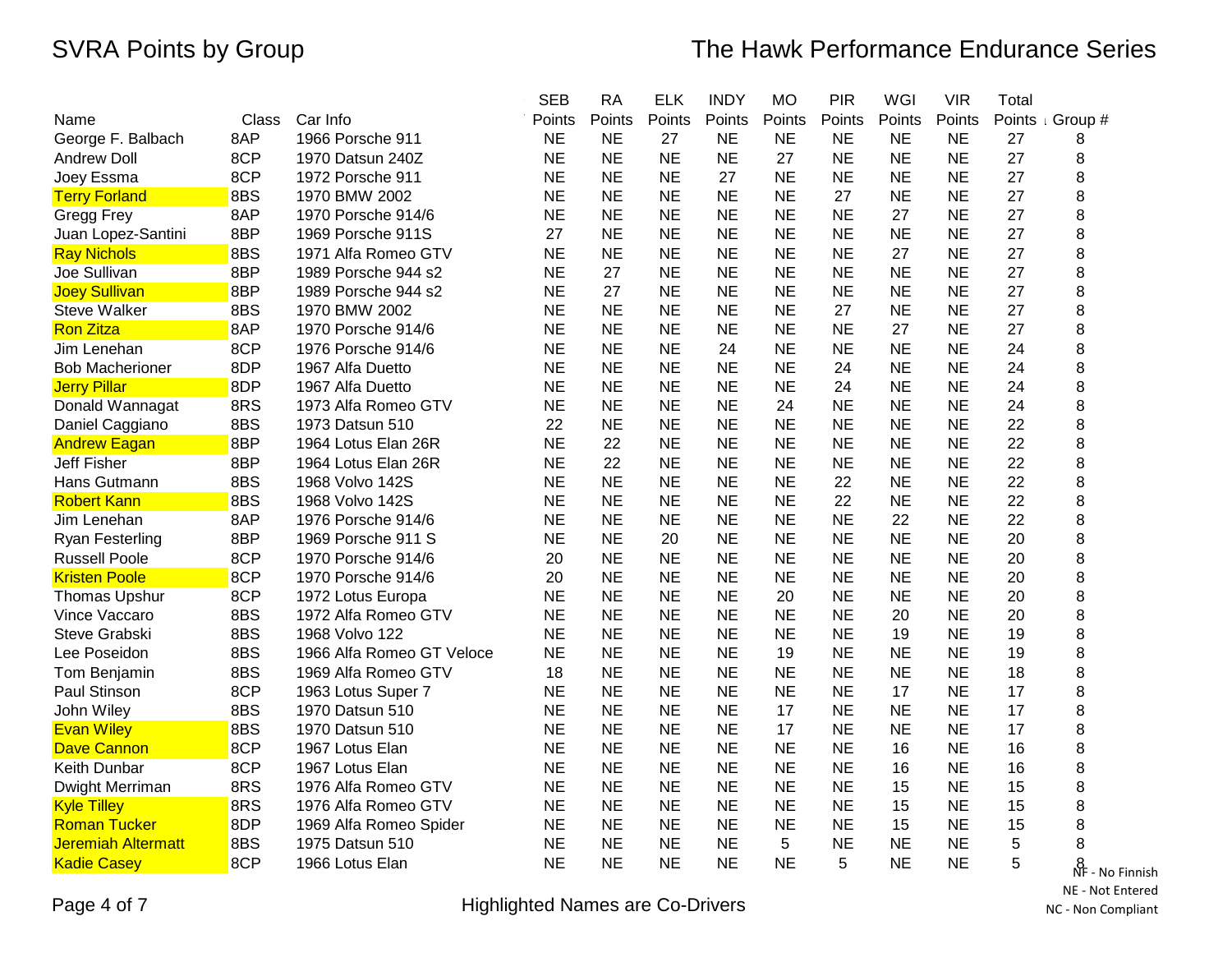|                          |       |                                     | <b>SEB</b> | <b>RA</b> | <b>ELK</b> | <b>INDY</b> | <b>MO</b> | <b>PIR</b> | WGI       | <b>VIR</b>  | Total          |                             |
|--------------------------|-------|-------------------------------------|------------|-----------|------------|-------------|-----------|------------|-----------|-------------|----------------|-----------------------------|
| Name                     | Class | Car Info                            | Points     | Points    | Points     | Points      | Points    | Points     | Points    | Points      |                | Points <sub>I</sub> Group # |
| Paul Gaudio              | 8CP   | 1966 Lotus Elan                     | <b>NE</b>  | <b>NE</b> | <b>NE</b>  | <b>NE</b>   | <b>NE</b> | 5          | NE.       | <b>NE</b>   | 5              | 8                           |
| <b>Steve Gilmore</b>     | 8CP   | 1967 Porsche 911                    | <b>NE</b>  | <b>NE</b> | <b>NE</b>  | <b>NE</b>   | <b>NE</b> | 5          | <b>NE</b> | <b>NE</b>   | 5              | 8                           |
| <b>Richard Kurtz</b>     | 8BS   | 1975 Datsun 510                     | <b>NE</b>  | <b>NE</b> | <b>NE</b>  | <b>NE</b>   | 5         | <b>NE</b>  | <b>NE</b> | <b>NE</b>   | 5              | 8                           |
| <b>Bernardo Martinez</b> | 8BS   | 1972 Alfa Romeo Berlina             | <b>NE</b>  | <b>NE</b> | <b>NE</b>  | <b>NE</b>   | 5         | <b>NE</b>  | <b>NE</b> | <b>NE</b>   | 5              | 8                           |
| <b>Jeff Mitchell</b>     | 8BS   | 1974 BMW 2002                       | <b>NE</b>  | <b>NE</b> | <b>NE</b>  | <b>NE</b>   | 5         | <b>NE</b>  | <b>NE</b> | <b>NE</b>   | 5              | 8                           |
| <b>Robert Pink</b>       | 8CP   | 1972 Datsun 240Z                    | <b>NE</b>  | <b>NE</b> | <b>NE</b>  | 5           | <b>NE</b> | <b>NE</b>  | <b>NE</b> | <b>NE</b>   | 5              | 8                           |
| Maor Primo               | 8BS   | 1967 Alfa Romeo GT Jr               | <b>NE</b>  | <b>NE</b> | <b>NE</b>  | <b>NE</b>   | 5         | <b>NE</b>  | <b>NE</b> | <b>NE</b>   | 5              | 8                           |
| Roman Tucker             | 8BS   | 1972 Alfa Romeo Berlina             | <b>NE</b>  | <b>NE</b> | <b>NE</b>  | <b>NE</b>   | 5         | <b>NE</b>  | <b>NE</b> | <b>NE</b>   | 5              | 8                           |
| John Higgins             | 8AP   | 1975 Porsche 911                    | <b>NE</b>  | <b>NE</b> | <b>NE</b>  | <b>NE</b>   | DQ        | <b>NE</b>  | <b>NE</b> | <b>NE</b>   | 0              | 8                           |
| <b>Chris Langley</b>     |       | 8Corvair 1966 Corvair Yenko Stinger | <b>NE</b>  | <b>NE</b> | <b>NE</b>  | <b>NE</b>   | <b>NE</b> | <b>NE</b>  | <b>NE</b> | $\mathbf 0$ | $\overline{0}$ | 8                           |
| Larry Lunda              | 8NC   | 1979 Porsche 924                    | <b>NE</b>  | <b>NE</b> | <b>NC</b>  | <b>NE</b>   | <b>NE</b> | <b>NE</b>  | <b>NE</b> | <b>NE</b>   | 0              | 8                           |
| <b>Kelly Williams</b>    | 8AP   | 1975 Porsche 911                    | <b>NE</b>  | <b>NE</b> | <b>NE</b>  | <b>NE</b>   | <b>DQ</b> | <b>NE</b>  | <b>NE</b> | <b>NE</b>   | $\Omega$       | 8                           |
| <b>Curtis Wood</b>       |       | 8Corvair 1966 Corvair Yenko Stinger | <b>NE</b>  | <b>NE</b> | <b>NE</b>  | <b>NE</b>   | <b>NE</b> | <b>NE</b>  | <b>NE</b> | 0           | 0              | 8                           |
| <b>Travis Engen</b>      | 9F1   | 2001 Lola T97/20                    | <b>NE</b>  | <b>NE</b> | <b>NE</b>  | 31          | <b>NE</b> | <b>NE</b>  | 26        | 26          | 83             | 9                           |
| <b>Bruce Hamilton</b>    | 9F3   | 2002 Swift 014a                     | 26         | <b>NE</b> | <b>NE</b>  | 27          | <b>NE</b> | <b>NE</b>  | <b>NE</b> | <b>NE</b>   | 53             | 9                           |
| Lynn St James            | 9F1   | 2008 Dallara Infinity               | <b>NE</b>  | <b>NE</b> | <b>NE</b>  | 27          | <b>NE</b> | <b>NE</b>  | <b>NE</b> | <b>NE</b>   | 27             | 9                           |
| <b>Tonis Kasemets</b>    | 9F3   | 2002 Swift 014a                     | 26         | <b>NE</b> | <b>NE</b>  | <b>NE</b>   | <b>NE</b> | <b>NE</b>  | <b>NE</b> | <b>NE</b>   | 26             | 9                           |
| Joel Quadracci           | 9F1   | 1997 Lola T97/20                    | <b>NE</b>  | <b>NE</b> | 26         | <b>NE</b>   | <b>NE</b> | <b>NE</b>  | <b>NE</b> | <b>NE</b>   | 26             | 9                           |
| <b>Bruce Hamilton</b>    | 9F1   | 2008 Dallara Infinity               | <b>NE</b>  | <b>NE</b> | <b>NE</b>  | <b>NE</b>   | <b>NE</b> | <b>NE</b>  | 22        | <b>NE</b>   | 22             | 9                           |
| <b>Dave Handy</b>        | 9F1   | 1997 Lola T97/20                    | <b>NE</b>  | <b>NE</b> | <b>NE</b>  | <b>NE</b>   | <b>NE</b> | <b>NE</b>  | <b>NE</b> | 22          | 22             | 9                           |
| <b>Ben Sinnott</b>       | 9F1   | 1997 Lola T97/20                    | <b>NE</b>  | <b>NE</b> | <b>NE</b>  | <b>NE</b>   | <b>NE</b> | <b>NE</b>  | <b>NE</b> | 22          | 22             | 9                           |
| <b>Philip Lewis</b>      | 9FA5  | 1972 Matich A50                     | <b>NE</b>  | <b>NE</b> | <b>NE</b>  | <b>NF</b>   | <b>NE</b> | <b>NE</b>  | <b>NE</b> | <b>NE</b>   | 0              | 9                           |
| John Cloud               | 10GT4 | 2013 Chevrolet Camaro               | 22         | <b>NE</b> | 31         | 27          | 31        | <b>NE</b>  | 27        | <b>NE</b>   | 138            | 10                          |
| <b>Timothy Haines</b>    | 10GT4 | 1979 Porsche 911                    | 24         | <b>NE</b> | <b>NE</b>  | <b>NE</b>   | 27        | <b>NE</b>  | 21        | <b>NE</b>   | 72             | 10                          |
| <b>Bill Elliott</b>      | 10SC3 | 2003 Dodge Nascar Intrepid          | <b>NE</b>  | 26        | <b>NE</b>  | 31          | <b>NE</b> | <b>NE</b>  | <b>NE</b> | <b>NE</b>   | 57             | 10                          |
| <b>Carlus Gann</b>       | 10SC3 | 2003 Dodge Nascar Intrepid          | <b>NE</b>  | 26        | <b>NE</b>  | 31          | <b>NE</b> | <b>NE</b>  | <b>NE</b> | <b>NE</b>   | 57             | 10                          |
| Ken D'Arcy               | 10GT4 | 2008 BMW E92 M3                     | <b>NE</b>  | <b>NE</b> | <b>NE</b>  | <b>NE</b>   | <b>NE</b> | <b>NE</b>  | 22        | 26          | 48             | 10                          |
| <b>Sam Schultz</b>       | 10GT4 | 2008 BMW E92 M3                     | <b>NE</b>  | <b>NE</b> | <b>NE</b>  | <b>NE</b>   | <b>NE</b> | <b>NE</b>  | 22        | 26          | 48             | 10                          |
| <b>Michael Slutz</b>     | 10SC2 | 1988 Oldsmobile Cutlass             | <b>NE</b>  | 26        | <b>NE</b>  | <b>NE</b>   | <b>NE</b> | <b>NE</b>  | 18        | <b>NE</b>   | 44             | 10                          |
| <b>Chris Dyson</b>       | 10GT4 | 2011 Mercedes SLS                   | <b>NE</b>  | <b>NE</b> | <b>NE</b>  | <b>NE</b>   | <b>NE</b> | <b>NE</b>  | 31        | <b>NE</b>   | 31             | 10                          |
| <b>Tom Kirk</b>          | 10GT3 | 1995 Porsche 993                    | 31         | <b>NE</b> | <b>NE</b>  | <b>NE</b>   | <b>NE</b> | <b>NE</b>  | <b>NE</b> | <b>NE</b>   | 31             | 10                          |
| Eric Lux                 | 10GT4 | 2011 Mercedes SLS                   | <b>NE</b>  | <b>NE</b> | <b>NE</b>  | <b>NE</b>   | <b>NE</b> | <b>NE</b>  | 31        | <b>NE</b>   | 31             | 10                          |
| <b>Ron Zitza</b>         | 10GT3 | 1995 Porsche 993                    | 31         | <b>NE</b> | <b>NE</b>  | <b>NE</b>   | <b>NE</b> | <b>NE</b>  | <b>NE</b> | <b>NE</b>   | 31             | 10                          |
| <b>Steven Davison</b>    | 10GT4 | 2009 Aston Martin GT4               | 5          | <b>NE</b> | <b>NE</b>  | <b>NE</b>   | <b>NE</b> | <b>NE</b>  | 24        | <b>NE</b>   | 29             | 10                          |
| <b>Dick Danielson</b>    | 10GT4 | 2012 Chevrolet Camaro               | <b>NE</b>  | <b>NE</b> | 27         | <b>NE</b>   | <b>NE</b> | <b>NE</b>  | <b>NE</b> | <b>NE</b>   | 27             | 10                          |
| <b>Henry Gilbert</b>     | 10GT4 | 2002 Chevrolet Corvette             | 27         | <b>NE</b> | <b>NE</b>  | <b>NE</b>   | <b>NE</b> | <b>NE</b>  | <b>NE</b> | <b>NE</b>   | 27             | 10                          |
| Will Hubbell             | 10GT4 | 2002 Chevrolet Corvette             | 27         | <b>NE</b> | <b>NE</b>  | <b>NE</b>   | <b>NE</b> | <b>NE</b>  | <b>NE</b> | <b>NE</b>   | 27             | 10                          |
| <b>Patrick Utt</b>       | 10GT4 | 2012 Chevrolet Camaro               | <b>NE</b>  | <b>NE</b> | 27         | <b>NE</b>   | <b>NE</b> | <b>NE</b>  | <b>NE</b> | <b>NE</b>   | 27             | 10                          |
| <b>Curt Vogt</b>         | 10GT4 | 2013 Chevrolet Camaro               | <b>NE</b>  | <b>NE</b> | <b>NE</b>  | 27          | <b>NE</b> | <b>NE</b>  | <b>NE</b> | <b>NE</b>   | 27             | 10 <sub>10</sub>            |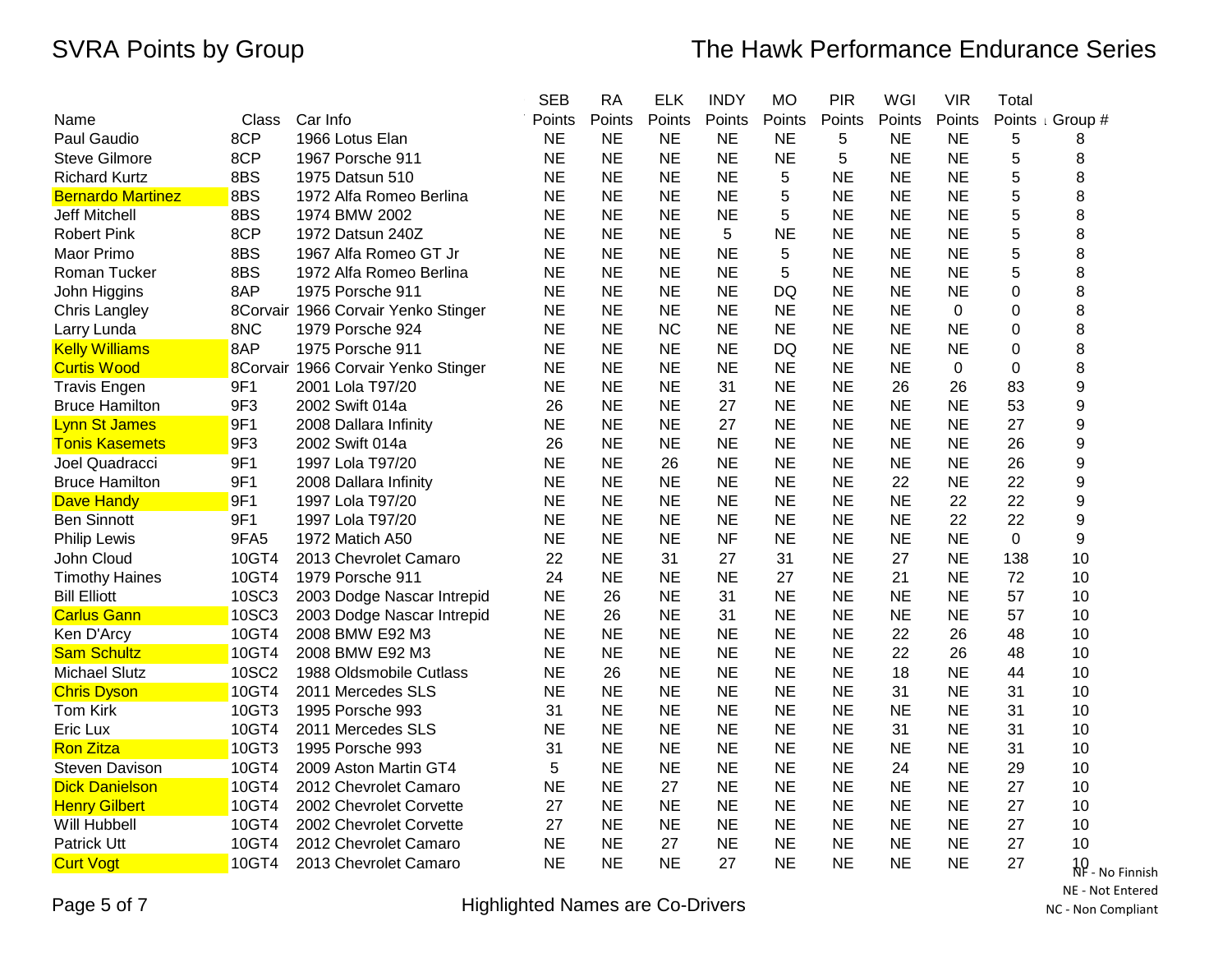|                          |       |                                   | <b>SEB</b> | <b>RA</b> | <b>ELK</b> | <b>INDY</b> | <b>MO</b> | <b>PIR</b> | WGI       | <b>VIR</b> | Total       |                 |
|--------------------------|-------|-----------------------------------|------------|-----------|------------|-------------|-----------|------------|-----------|------------|-------------|-----------------|
| Name                     | Class | Car Info                          | Points     | Points    | Points     | Points      | Points    | Points     | Points    | Points     | Points      | Group #         |
| <b>Cameron Healy</b>     | 10GT3 | 1977 Porsche 911 RSR              | <b>NE</b>  | <b>NE</b> | <b>NE</b>  | <b>NE</b>   | <b>NE</b> | 26         | <b>NE</b> | <b>NE</b>  | 26          | 10              |
| <b>Dennis Olthoff</b>    | 10SC2 | 1988 Oldsmobile Cutlass           | <b>NE</b>  | 26        | <b>NE</b>  | <b>NE</b>   | <b>NE</b> | <b>NE</b>  | <b>NE</b> | <b>NE</b>  | 26          | 10              |
| Paul Bacon               | 10GT4 | 2005 Porsche GT3 Cup              | <b>NE</b>  | <b>NE</b> | <b>NE</b>  | 24          | <b>NE</b> | <b>NE</b>  | <b>NE</b> | <b>NE</b>  | 24          | 10              |
| <b>Bill Heifner</b>      | 10GT4 | 1993 Chevrolet Camaro IMSA        | <b>NE</b>  | <b>NE</b> | <b>NE</b>  | <b>NE</b>   | 24        | <b>NE</b>  | <b>NE</b> | <b>NE</b>  | 24          | 10              |
| Glenn Andrew             | 10GT2 | 1995 Pontiac Grand Prix           | <b>NE</b>  | <b>NE</b> | <b>NE</b>  | 22          | <b>NE</b> | <b>NE</b>  | <b>NE</b> | <b>NE</b>  | 22          | 10              |
| <b>Doug Boles</b>        | 10GT2 | 1995 Pontiac Grand Prix           | <b>NE</b>  | <b>NE</b> | <b>NE</b>  | 22          | <b>NE</b> | <b>NE</b>  | <b>NE</b> | <b>NE</b>  | 22          | 10              |
| David Hampton            | 10GT2 | 1991 Porsche 911                  | <b>NE</b>  | <b>NE</b> | <b>NE</b>  | <b>NE</b>   | <b>NE</b> | 22         | <b>NE</b> | <b>NE</b>  | 22          | 10              |
| <b>Eddie Nakato</b>      | 10GT2 | 1991 Porsche 911                  | <b>NE</b>  | <b>NE</b> | <b>NE</b>  | <b>NE</b>   | <b>NE</b> | 22         | <b>NE</b> | <b>NE</b>  | 22          | 10              |
| Glenn Chaplin            | 10GT4 | 2012 Ford Mustang Boss 302R       | <b>NE</b>  | <b>NE</b> | <b>NE</b>  | <b>NE</b>   | <b>NE</b> | <b>NE</b>  | 20        | <b>NE</b>  | 20          | 10              |
| Henri Sicotte            | 10GT4 | 2010 Chevrolet Camaro             | <b>NE</b>  | <b>NE</b> | <b>NE</b>  | <b>NE</b>   | <b>NE</b> | <b>NE</b>  | 19        | <b>NE</b>  | 19          | 10              |
| <b>Ramin Addolvahadi</b> | 10GT4 | 2009 Aston Martin GT4             | 5          | <b>NE</b> | <b>NE</b>  | <b>NE</b>   | <b>NE</b> | <b>NE</b>  | <b>NE</b> | <b>NE</b>  | 5           | 10              |
| <b>Bryan Collyer</b>     | 10SC3 | 2001 Chevrolet Monte Carlo        | <b>NE</b>  | <b>NE</b> | <b>NE</b>  | <b>NE</b>   | <b>NE</b> | <b>NE</b>  | 5         | <b>NE</b>  | 5           | 10              |
| <b>Jose Cortes</b>       | 10GT4 | 2000 Chevrolet Corvette GT1       | NE         | <b>NE</b> | <b>NE</b>  | <b>NE</b>   | 5         | <b>NE</b>  | <b>NE</b> | <b>NE</b>  | 5           | 10              |
| Stephen Hamman           | 10GT4 | 2004 BMW M3                       | <b>NE</b>  | <b>NE</b> | 5          | <b>NE</b>   | <b>NE</b> | <b>NE</b>  | <b>NE</b> | <b>NE</b>  | 5           | 10              |
| Lawrence Webster         | 10GT4 | 2008 Porsche 911 Cup              | <b>NE</b>  | <b>NE</b> | 5          | <b>NE</b>   | <b>NE</b> | <b>NE</b>  | <b>NE</b> | <b>NE</b>  | 5           | 10              |
| Simon Gregg              | 10NC  | 2017 Chevrolet Corvette           | <b>NE</b>  | <b>NE</b> | <b>NC</b>  | <b>NE</b>   | <b>NE</b> | <b>NE</b>  | <b>NE</b> | <b>NE</b>  | 0           | 10              |
| <b>Richard Reilich</b>   | 10NC  | 1977 Porsche 934                  | <b>NE</b>  | <b>NE</b> | <b>NE</b>  | <b>NC</b>   | <b>NE</b> | <b>NE</b>  | <b>NE</b> | <b>NE</b>  | $\mathbf 0$ | 10              |
| <b>Robert Gewirtz</b>    |       | 11GTP2 2003 Riley MKXI            | 24         | <b>NE</b> | <b>NE</b>  | <b>NE</b>   | 26        | <b>NE</b>  | <b>NE</b> | <b>NE</b>  | 50          | 11              |
| Dominick Incantalupo     |       | 11GTP2 2011 Oreca FLM 9           | 22         | <b>NE</b> | 22         | <b>NE</b>   | <b>NE</b> | <b>NE</b>  | <b>NE</b> | <b>NE</b>  | 44          | 11              |
| John Reisman             |       | 11GTP2 2012 Coyote Corvette DP    | 31         | <b>NE</b> | <b>NE</b>  | <b>NE</b>   | <b>NE</b> | <b>NE</b>  | <b>NE</b> | <b>NE</b>  | 31          | 11              |
| <b>Travis Engen</b>      |       | 11GTP2 2005 Audi R8 LMP           | 27         | <b>NE</b> | <b>NE</b>  | <b>NE</b>   | <b>NE</b> | <b>NE</b>  | <b>NE</b> | <b>NE</b>  | 27          | 11              |
| Mark Brannon             |       | 11GTP3 2007 Elan DP02             | <b>NE</b>  | <b>NE</b> | <b>NE</b>  | 26          | <b>NE</b> | <b>NE</b>  | <b>NE</b> | <b>NE</b>  | 26          | 11              |
| <b>Tony Burgess</b>      |       | 11GTP2 2007 Lola B06110           | <b>NE</b>  | 26        | <b>NE</b>  | <b>NE</b>   | <b>NE</b> | <b>NE</b>  | <b>NE</b> | <b>NE</b>  | 26          | 11              |
| <b>Chris Dyson</b>       |       | 11GTP2 2007 Lola B06110           | <b>NE</b>  | 26        | <b>NE</b>  | <b>NE</b>   | <b>NE</b> | <b>NE</b>  | <b>NE</b> | <b>NE</b>  | 26          | 11              |
| Juan Gonzalez            |       | 11GTP2 2007 Pescarolo 01 Judd     | <b>NE</b>  | <b>NE</b> | 26         | <b>NE</b>   | <b>NE</b> | <b>NE</b>  | <b>NE</b> | <b>NE</b>  | 26          | 11              |
| Lawrence Huang           |       | 11GTP2 2009 Oreca FLM 09          | <b>NE</b>  | <b>NE</b> | <b>NE</b>  | <b>NE</b>   | <b>NE</b> | <b>NE</b>  | <b>NE</b> | 26         | 26          | 11              |
| <b>Butch Leitzinger</b>  |       | 11GTP2 2007 Pescarolo 01 Judd     | <b>NE</b>  | <b>NE</b> | 26         | <b>NE</b>   | <b>NE</b> | <b>NE</b>  | <b>NE</b> | <b>NE</b>  | 26          | 11              |
| <b>Steve Scullen</b>     |       | 11GTP3 2007 Lola B07/18 LMP1      | <b>NE</b>  | <b>NE</b> | <b>NE</b>  | <b>NE</b>   | <b>NE</b> | <b>NE</b>  | 26        | <b>NE</b>  | 26          | 11              |
| John Burke               |       | 11GTP3 1999 Riley & Scott MK III  | <b>NE</b>  | <b>NE</b> | <b>NE</b>  | <b>NE</b>   | <b>NE</b> | <b>NE</b>  | 22        | <b>NE</b>  | 22          | 11              |
| <b>Connor Burke</b>      |       | 11GTP3 1999 Riley & Scott MK III  | <b>NE</b>  | <b>NE</b> | <b>NE</b>  | <b>NE</b>   | <b>NE</b> | <b>NE</b>  | 22        | <b>NE</b>  | 22          | 11              |
| <b>Ryan Lewis</b>        |       | 11GTP3 2007 Oreca Challenge Car   | <b>NE</b>  | <b>NE</b> | <b>NE</b>  | 22          | <b>NE</b> | <b>NE</b>  | <b>NE</b> | <b>NE</b>  | 22          | 11              |
| <b>Sean Rahall</b>       |       | 11GTP2 2011 Oreca FLM 9           | <b>NE</b>  | <b>NE</b> | 22         | <b>NE</b>   | <b>NE</b> | <b>NE</b>  | <b>NE</b> | <b>NE</b>  | 22          | 11              |
| <b>Sean Rayhal</b>       |       | 11GTP2 2011 Oreca FLM 9           | 22         | <b>NE</b> | <b>NE</b>  | <b>NE</b>   | <b>NE</b> | <b>NE</b>  | <b>NE</b> | <b>NE</b>  | 22          | 11              |
| Don Yount                |       | 11GTP3 2007 Oreca Challenge Car   | <b>NE</b>  | <b>NE</b> | <b>NE</b>  | 22          | <b>NE</b> | <b>NE</b>  | <b>NE</b> | <b>NE</b>  | 22          | 11              |
| <b>Claude Malette</b>    |       | 11GTP2 2013 Lola Toyota Bebellion | 21         | <b>NE</b> | <b>NE</b>  | <b>NE</b>   | <b>NE</b> | <b>NE</b>  | <b>NE</b> | <b>NE</b>  | 21          | 11              |
| <b>Bill Glavin</b>       | 12GTU | 1972 BMW 3.0 CSL                  | 26         | <b>NE</b> | <b>NE</b>  | <b>NE</b>   | <b>NE</b> | <b>NE</b>  | 26        | <b>NE</b>  | 52          | 12              |
| <b>William Glavin</b>    | 12GTU | 1972 BMW 3.0 CSL                  | 26         | <b>NE</b> | <b>NE</b>  | <b>NE</b>   | <b>NE</b> | <b>NE</b>  | 26        | <b>NE</b>  | 52          | 12              |
| <b>Bobby Archer</b>      | 12MP3 | 2010 Dodge Viper                  | <b>NE</b>  | <b>NE</b> | <b>NE</b>  | 5           | 31        | <b>NE</b>  | <b>NE</b> | <b>NE</b>  | 36          | 12              |
| Jerry Robinson           | 12MP3 | 2010 Dodge Viper                  | <b>NE</b>  | <b>NE</b> | <b>NE</b>  | 5           | 31        | <b>NE</b>  | <b>NE</b> | <b>NE</b>  | 36          | 12 <sub>1</sub> |